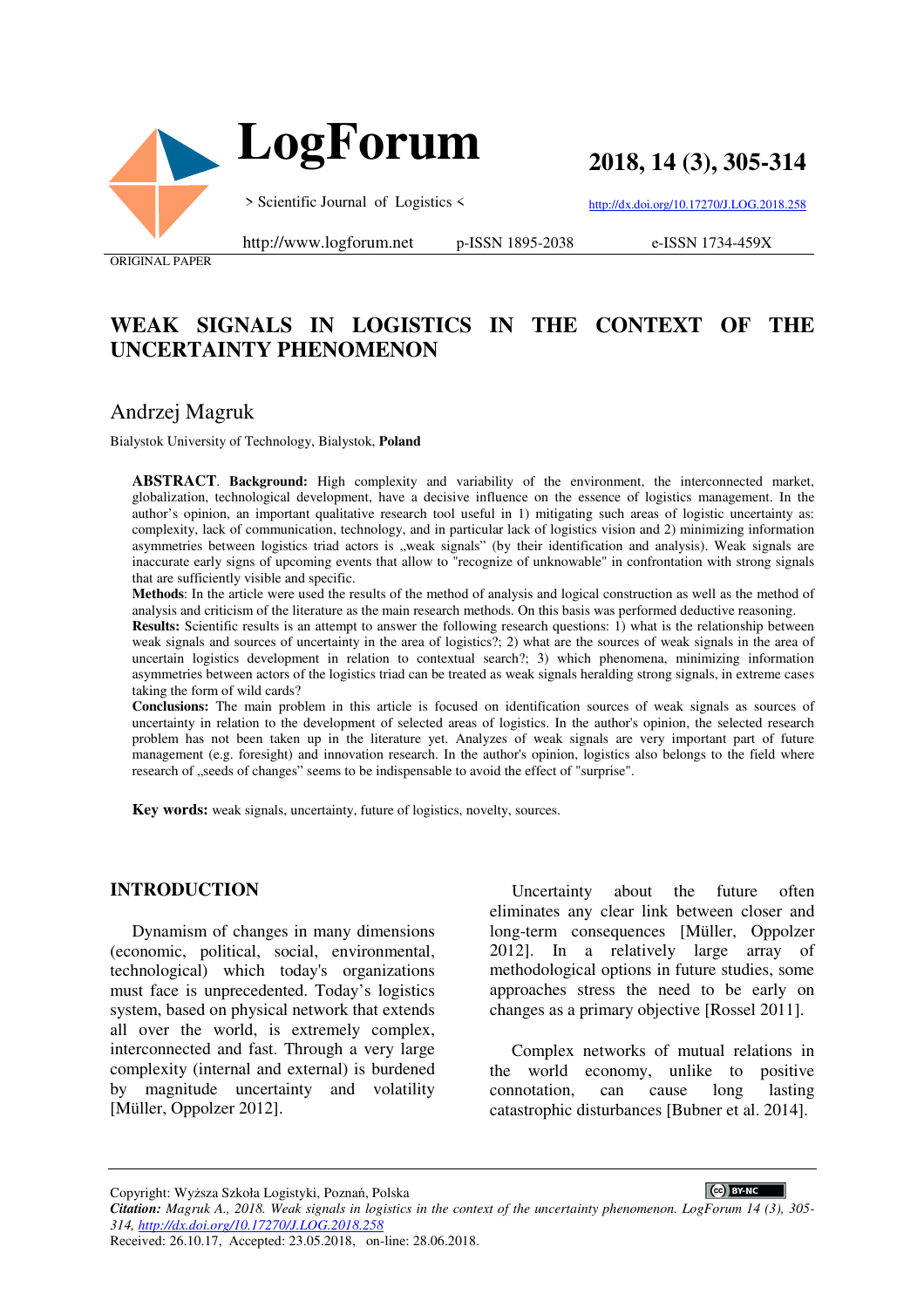In the rapidly changing environment, the big threat is the lack of skills of management and anticipation of uncertain changes, which are often treated as accidental phenomena. Most systems used for anticipating change around the world recognise the uncertainties [Wilson 2013]. It is necessary to use scientific tools that can assist in the anticipation of phenomena preceding the occurrence of "accidental events" whose accidentality often results from not having the appropriate epistemological knowledge about them [Bishop, Hines 2012]. One such tool is qualitative analysis of "weak signals".

Weak signals are early, imprecise signs of inevitable important events [Bishop, Hines 2012]. According to M. Godet, a weak signal is a change factor difficult to recognize in the present but which will create a strong trend in the future [Ilmola Kuusi 2006].

In the opinion of P. Schwartz, in today's rapidly changing times a "new normality" is the uncertainty. One of the scientific ways of coping with this phenomenon is scenario planning [Müller, Oppolzer 2012]. According to author to these article one of most important scientific tools for constructing more reliable scenarios is the analysis of weak signals.

Every strong signal (in the form of a wellestablished trend, paradigm, tendency, etc.) always has its precursors in the form of weak signals that have their own characteristics and should be therefore detected enough early and interpreted adequately [Rossel 2011].

The environment (both external and internal) of an organization contains endless amounts of information, which is free and easy to access, but it is increasingly difficult to understand [Bishop, Hines 2012]. In this process, it may be helpful identification and analysis the aforementioned weak signals that should be considered as potential forbearers of changes of the "certain" future of the studied object. In this article analyzed object is logistics, as a complex, and therefore in many ways the uncertain, area of economic activities.

#### **THE ROLE OF UNCERTAINTY PHENMENON IN THE CONTEXT OF THE LOGISTICS DEVELOPMENT**

Uncertainty in logistic activity refers to a decision-making situation in which managers do not know for sure what decision to take because of undefined objectives. There is insufficient information on the internal environment (e.g. regarding the supply chain) and external (for example, the latest technological trends). It is not able to accurately predict (e.g. through the lack of effective control measures) the impact of possible actions on the behavior of individual logistic ecosystem participants. Uncertainty occurs when decision makers can not estimate the outcome of an event or the probability of its occurrence [Sanchez-Rodrigues et al. 2010].

Due to increasing volatility and uncertainty in increasingly unstable environment, the longevity of corporate strategies and competitive advantage is steadily decreasing. It is possible, for example, that in the future, the leading market position in the logistic industry will be achieved by companies from Asia and the Middle East, almost unknown today. That's why, western logistics companies should respond to greater strategic flexibility [Müller, Oppolzer 2012] using innovative solutions for this purpose.

Logistics operations are carried out in open systems. Uncertainty can be initiated from any one source and can potentially affect other members of the logistics triad (carrier, supplier, customer). If all triad members had access to full information, it would be possible to eliminate information asymmetries but perfect sharing of information is unlikely in practice [Sanchez-Rodrigues et al. 2008].

One of the most important areas of research in the field of logistics uncertainty is the supply chain and is important part – transport. Uncertain events can affect the ability of transport operations to satisfy customers [Sanchez-Rodrigues et al. 2010].

Sanchez Rodrigues, V., Stantchev, D., Potter, A., Naim, M., and Whiteing, A. developed the logistics uncertainty model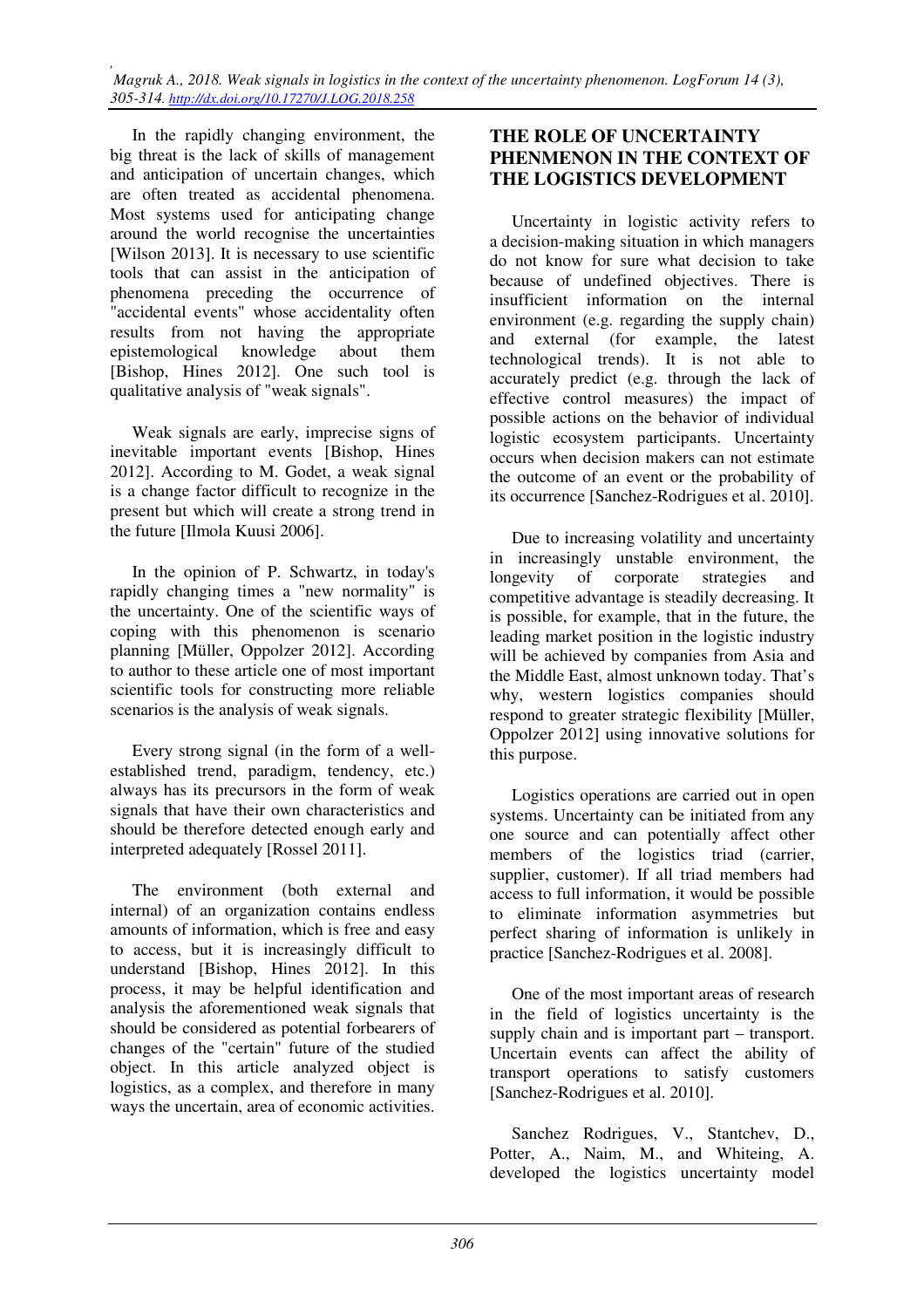(based on logistics triad) [Sanchez-Rodrigues et al. 2008]. This model includes general five uncertainty sources that can have a negative effect on logistics (especially transport) operations [Sanchez-Rodrigues et al. 2010] (Tab. 1): (1) Supplier – any uncertainty originating from of the point of despatch for the goods, which directly impacts upon transport performance; (2) Customer – any

uncertainty initiating from the receiver of products; (3) Carrier – any inefficiency originated by the carrier and directly affecting the delivery process; (4) Control systems – any issues originated by inadequate and fragmented ICT systems; (5) External uncertainty – any disturbance caused by external factors.

|  |  | Table 1. Sources of uncertainty related to logistics uncertainty model |
|--|--|------------------------------------------------------------------------|
|  |  |                                                                        |

| Sources of uncertainty related to suppliers     |                                                                 |  |  |  |  |
|-------------------------------------------------|-----------------------------------------------------------------|--|--|--|--|
| Area                                            | <b>Exemplary cause of uncertainty</b>                           |  |  |  |  |
| Supplier                                        | Problems in supplier capacity                                   |  |  |  |  |
| Supply chain management                         | Lack of communication in the ordering process                   |  |  |  |  |
| Marketing                                       | Lack of integration between marketing and production            |  |  |  |  |
| Manufacturing                                   | Operational problems                                            |  |  |  |  |
| Inventory and order management                  | Inventory and order management uncertainty                      |  |  |  |  |
| Transport, shipping and storage                 | Shipping uncertainty                                            |  |  |  |  |
| Sources of uncertainty related to the customer  |                                                                 |  |  |  |  |
| Area                                            | <b>Exemplary cause of uncertainty</b>                           |  |  |  |  |
| Supply chain management                         | Lack of integration of all strategic areas within supply chains |  |  |  |  |
| Ordering and inventory management               | Wrong weekly forecast from customers                            |  |  |  |  |
| Unloading processes                             | Higher customer expectation, impacting on delivery frequency    |  |  |  |  |
| Store and depot management                      | Costs and loss opportunities due to wrong innovation            |  |  |  |  |
|                                                 | Sources of uncertainty from the carrier                         |  |  |  |  |
| Area                                            | <b>Exemplary cause of uncertainty</b>                           |  |  |  |  |
| Transport fleet management                      | Single vehicle configuration                                    |  |  |  |  |
| Transport process                               | Transport delays due to internal reasons, e.g. lack of driver   |  |  |  |  |
| Transport network management                    | Demand for transport is not managed in a holistic way           |  |  |  |  |
| Scheduling and routing                          | Lack of flexibility of transport shipment and scheduling        |  |  |  |  |
| Cost and profitability                          | Low margins                                                     |  |  |  |  |
|                                                 | Sources of control systems uncertainty                          |  |  |  |  |
| Area                                            | <b>Exemplary cause of uncertainty</b>                           |  |  |  |  |
| Information management                          | Inaccurate information of actual order status within the chain  |  |  |  |  |
| ICT systems management                          | Forecast inaccuracy throughout the chain, demand amplification  |  |  |  |  |
| Physical systems management                     | No synchronisation and poor visibility among adjacent processes |  |  |  |  |
|                                                 | <b>External sources of uncertainty</b>                          |  |  |  |  |
| Area                                            | <b>Exemplary cause of uncertainty</b>                           |  |  |  |  |
| Transport macroeconomics                        | Variations in fuel prices                                       |  |  |  |  |
| Market                                          | Product and transport demand fluctuations                       |  |  |  |  |
| Road conditions                                 | Traffic congestion                                              |  |  |  |  |
| Uncertain impacts of future government policies | Future taxation levels affecting freight transport, policies    |  |  |  |  |
| Severe or sudden external shocks                | External events that disrupt the SC                             |  |  |  |  |

Source: Sanchez-Rodrigues et al. 2008

Additionally, Sanchez-Rodrigues, V., Potter, A., and Naim, M. M. have found 15 clusters of sources of logistics uncertainty [Sanchez-Rodrigues et al. 2010]: 1) delays; 2) demand and information; 3) insufficient supply chain integration; 4) delivery constraints; 5) cost; 6) complexity; 7) lack of communication; 8) legislation; 9) inventory management issues; 10) global-sourcing; 11) technology; 12) returns; 13) rigid infrastructure; 14) lack of logistics vision; 15) inter-modal operations.

With respect to the first four sources (of 15), the following tools mitigating logistics uncertainty were proposed [Sanchez-Rodrigues et al. 2010]: strategic optimisation (such as network modelling software), operational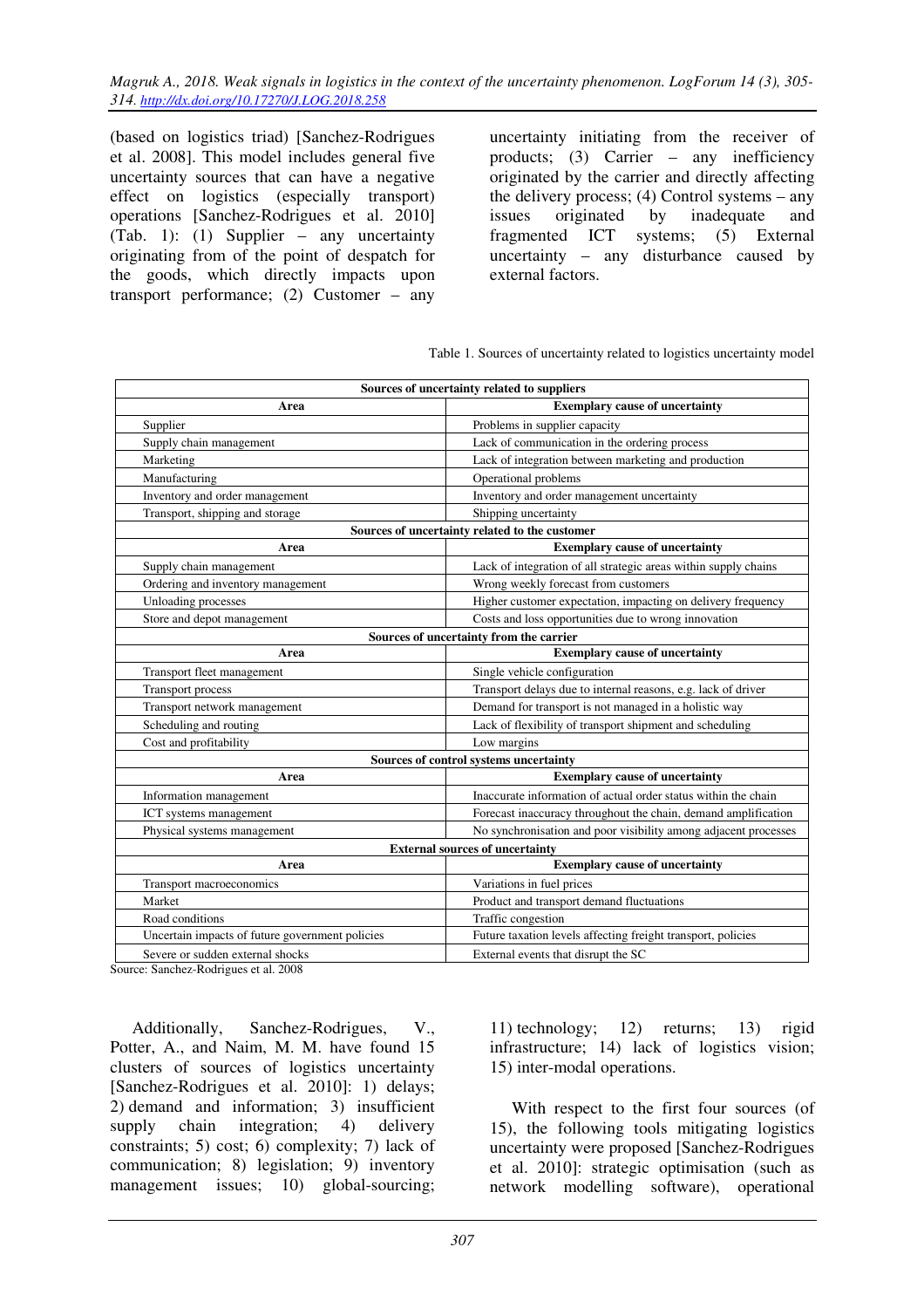optimisation (for example, vehicle scheduling and routing software), quality management tools (like total quality management) and demand forecasting (demand and information issues were frequently dealt with through forecasting tools).

In the author's opinion, an important research tool extending the aforementioned group and affecting: A) mitigating such areas of logistic uncertainty as: 6) complexity, 7) lack of communication, 11) technology, and in particular 14) lack of logistics vision and B) minimizing information asymmetries between logistics triad actors may be identification and analysis of weak signals.

### **CHARACTERISTICS OF WEAK SIGNALS**

Weak signals are a form of information that deals with a potential change in the system under investigation and goes in an unknown direction. They are the first symptoms of important discontinuities, warning signs, or new possibilities [Heinonen et al. 2017, Hiltunen 2006]. Weak signals in the first contact may sound funny or awful, and may cause a lot of confusion because they always involve new ideas, innovations or ways of thinking [Heinonen et al. 2017].

The pioneer of the analysis of weak signals was at the turn of the 70s and 80s. H.I. Ansoff, although the validity of this concept was noticed until the beginning of the 21st century, mainly due to anticipatory research, especially foresight projects. Ansoff outlined an innovative view on the management of uncertainties. This author emphasized that strategic planning should be prepared in the context of turbulent landscape in which surprises and discontinuities are normality. All surprises and discontinuities are preceded by weak signals which are beyond what each one can know [Koivisto et al. 2016, Rossle 2011].

Weak signals taking on any form (verbal, written, graphic, multimedia, etc.) are characterized as something new, surprising, uncertain, irrational, unbelievable, difficult to trace, far from the moment when the events,

ideas are already mature and dominant [Hiltunen 2006].

According to the author of this article, the weak signal does not have to be "weak" per se, while it must be weak in some context. For example, the emergence of the Solidarity movement in the early 1980s in Poland was a very strong phenomenon, but as one of the heralds of changes in the former Eastern Bloc (the fall of the Berlin Wall or the breakup of the Soviet Union), from the perspective of the eighties should be treated as a weak signal.

The weak signal is an early announcement of change, which becomes stronger signal by combining with other signals [Hiltunen 2008b].

According to E. Hiltunen, weak signals are usually existing small and seemingly negligible events that can create strong trends in the future [Ilmola, Kuusi 2006].

E. Hiltunen also identified several aspects influencing the definition of weak signals, based on M. Moijanen's research. For the purposes of this article, the following were selected [Hiltunen 2008b]:

- − A weak signal is a sign of changes and cause for a change in the future
- − A weak signal does not exist without a receiver of it
- − The interpretation of a same signal can be different from the point of view of the different receivers of the signal
- − It is important who is the receiver or observer of the signal: experts, special groups etc. And who analyses and draws the conclusions

Weak signals can be the forerunner of unprecedented changes, for example in the form of wild cards [Magruk 2016], both sudden and gradual. Weak signals are better for gradual changes, although they are often ignored [Hiltunen 2006].

The concept of weak signals refers to qualitative and somehow surprising observations of the surrounding world which helps us to manage the patterns of chance [Kuosa 2011].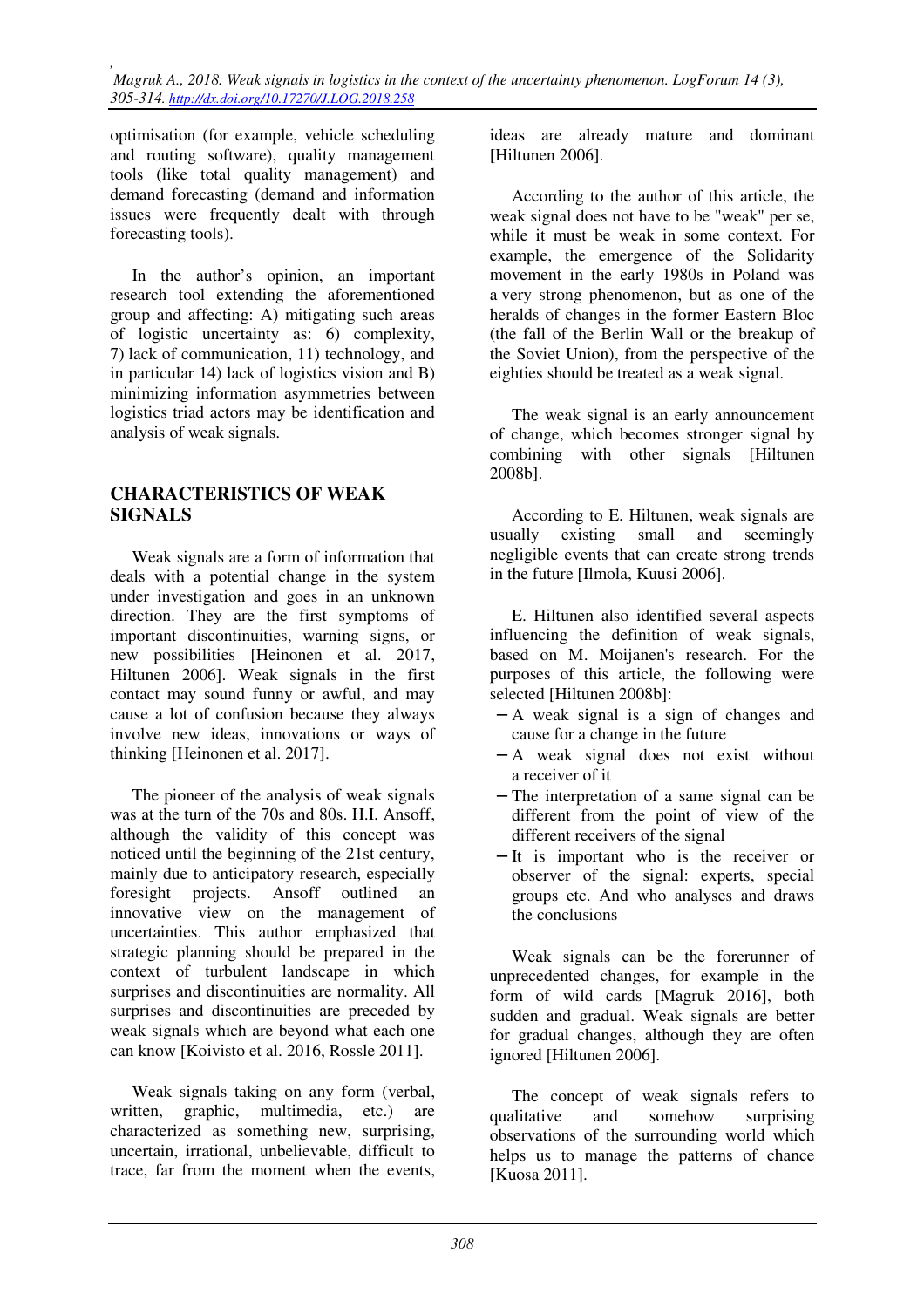### **IDENTIFICATION OF WEAK SIGNALS FROM SELECTED SOURCES IN THE PROCESS OF UNCRTAIN DEVELOPMENT OF LOGISTICS**

Weak signals come from various sources – from somewhere and from someone. The process of their analysis (at the beginning rather slow and poor) begins with identifying past messages, visions of the future, and high uncertainty. According to B. S. Coffman, there are three general approaches to finding weak signals [Coffman 1997]:

- 1. Identification of their sources.
- 2. Verification that you can be an independent inventor.
- 3. Hybrid creation consisting of the first two approaches.

Identification of their sources corresponds to: a) the contextual search according to R. Ruttas-Küttim, in which one tries to find the situation for which a given signal appeared earlier and to search for the phenomena to which the signals indicated [Kuusi et all. 2016], and b) the scanning (environment) according to E. Hiltunen, for the maximum flow of information through the so-called surveillance filter (I. Ansoff concept) [Hiltunen 2006].

Verify that you can be an independent inventor is: a) interdependent with the process of creation of a context according to R. Ruttas-Küttim [Kuusi et all. 2016], and b) creative stimulation of the managers minds forcing openness to changes according to E. Hiltunen to broaden the mental and power filters (I. Ansoff concept) [Hiltunen 2006].

In this chapter, in the context of the uncertain development of logistics, attention will be focused on the first approach – identification of weak signals sources.

Traces of weak signals that provide information about important future events can be found in the present or past.

In the process of searching for and interpretation of weak signals can be very

helpful searching for various databases, group works, Delphi method (many people in different contexts can work out many more cases), traditional analytical methods, methods of planning and monitoring, quantitative research methods that can help answer questions about the importance and validity of each signals [Koivisto et al. 2016].

In addition to the above examples in the literature, several classifications of weak signals sources can be found. The most detailed studies in this field were conducted by E. Hiltunen [Hiltunen 2008a].

The first classification refers to Choo's model of information life-cycle of emerging issues [Hiltunen 2008a] based on previous studies by G. Molitor, A. Wygnant and O. Markley, P. Harris. In this classification there are 6 groups of weak signal sources:

- 1. Idea creation: artistic works, science fiction, fringe and alternative press, specialized journals, patent applications, doctoral dissertations.
- 2. Elite awareness: insider newsletters, research reports by analysts, banks, think thanks, trade journals, scientific, technical journals, popular intellectual magazines, business leader magazines.
- 3. Popular awareness: radio programs, TV programs, newspapers, popular general interest magazines, interest group publications, opinion polls, surveys, fiction and non-fiction works.
- 4. Government awareness: government sponsored reports, studies, government policy discussion papers, draft legislation, bills, public discussion forums, hearings.
- 5. Procedural routinization: government policies, regulations, institutional Staff or operating manuals, government fillings, incorporations in professionals practice, incorporation in education curriculum.
- 6. Record-keeping: legislative records, government or institutional archives, historical records of government filings, historical analysis studies.

The second classification refers to Choo's division of information into three categories [Hiltunen 2008a].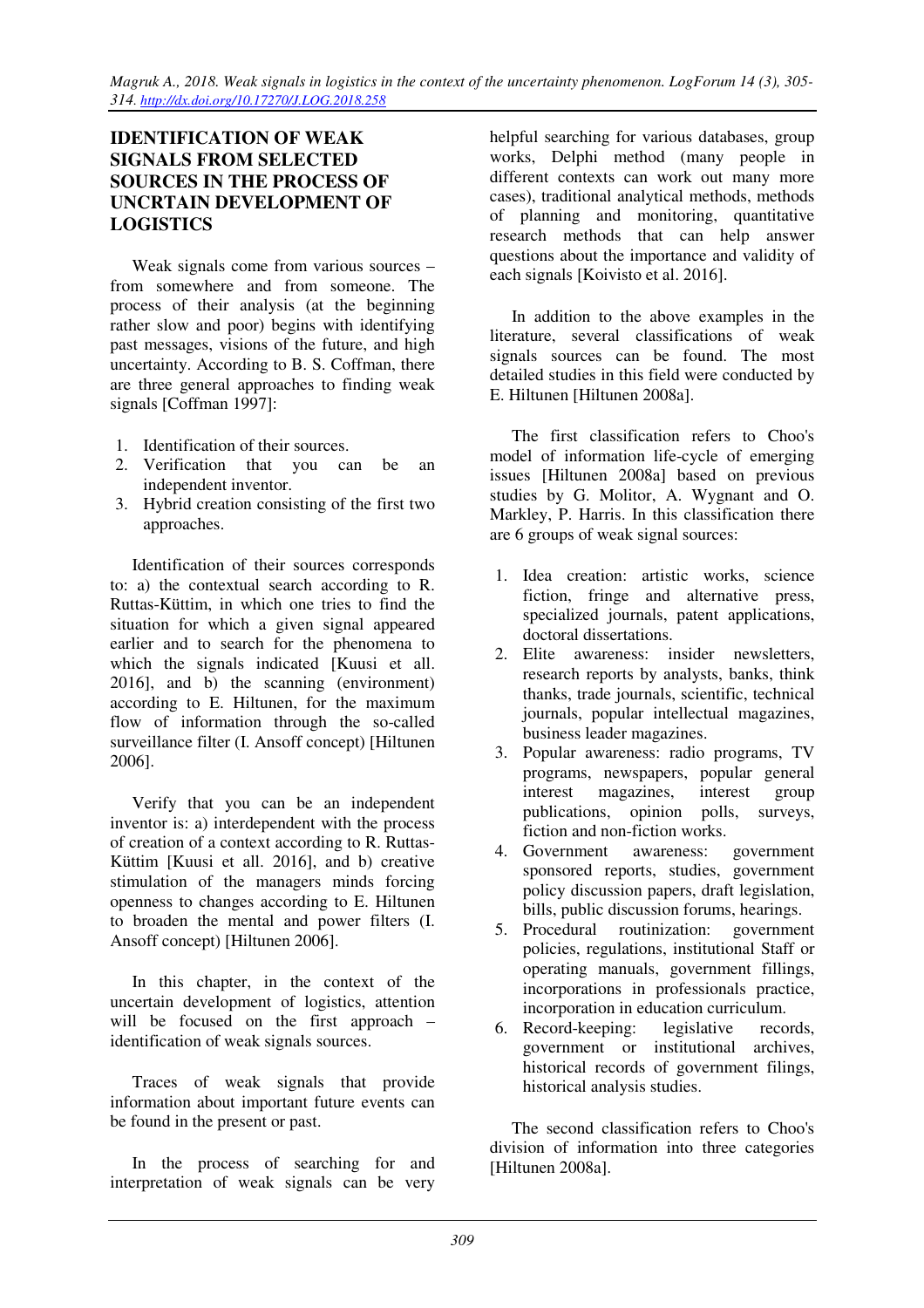*, Magruk A., 2018. Weak signals in logistics in the context of the uncertainty phenomenon. LogForum 14 (3), 305-314. http://dx.doi.org/10.17270/J.LOG.2018.258* 

- 1. Human sources (internal sources and external sources): colleagues, scientist/researchers in universities or institutes, futurists, consultants in other area than futures, politicians, government officials, media people, artists, family/friends, "ordinary people" (e.g. observing them).
- 2. Textual sources (published sources and internal documents): educational and scientific books, academic and scientific journals, popular science and economic magazines and papers, periodicals, marginal/underground press, local newspapers, doctoral dissertations, patents, government and other public sector reports, annual reports of companies, reports of research institutes, proposals for laws, market research studies, television/radio, movies, art exhibitions, science fiction movies, books etc.
- 3. Online sources (on-line databases and cd-ROMs and Internet): Internet (companies' or organizations' web pages, homepages of individual people/consultants, electric databases, electric journals, blogs, discussion groups), email newsletters.

In additional analyzes by E Hiltunen [Hiltunen 2006], R. Eckhoff, M. Markus, M. Lassnig, S. Schön [Eckhoff et al. 2015], T. Kuos [Kuosa 2011] and R. Cachia, R. Compañó, O. Da Costa [Cachia et al. 2007] were identified the following sources: social media content; discussion forums; Wikis; mailing lists; methods for managing emerging patterns such as risk assessment and horizon scanning, megatrend management; anthropologists (as trend detectors) for observing people and their lifestyles, sophisticated systems for data gathering, analyzing and outlining the risks, global statistics, effective environmental scanning, focusing on extraordinary sources of information, like scanning the movements of minorities and activists of the society, artificial environments, such as Second Life, tag clouds.

Table 2 presents some original examples of weak signals based on the selected sources of their occurrence closely or indirectly related to the logistic sphere.

| Table 2. Examples of weak signals in the logistics area based on selected sources |                                                                                                                                                                      |                                                                                        |                                                                                                                           |                                                                   |  |
|-----------------------------------------------------------------------------------|----------------------------------------------------------------------------------------------------------------------------------------------------------------------|----------------------------------------------------------------------------------------|---------------------------------------------------------------------------------------------------------------------------|-------------------------------------------------------------------|--|
|                                                                                   |                                                                                                                                                                      | Sources of                                                                             | Potential strong signal /                                                                                                 | <b>Potential</b>                                                  |  |
| Sources of weak signal                                                            | Weak signal                                                                                                                                                          | uncertainty related                                                                    | wild card / contribution to                                                                                               | beneficiaries /                                                   |  |
|                                                                                   |                                                                                                                                                                      | to logistics                                                                           | scenarios                                                                                                                 | context                                                           |  |
| human sources/idea<br>creation/ artistic<br>works/graphics                        | Shipping and logistics mobility<br>concept: hand holds a smart phone<br>with icons splash. Vector file in layers<br>for easy editing                                 | Transport, shipping<br>and storage<br>uncertainty                                      | Manage all logistical services<br>from your smartphone                                                                    | ICT companies,<br>telecommunications<br>industry, TSL<br>industry |  |
| textual sources/elite<br>awareness/annual<br>reports of companies                 | Possibly unclear liability and<br>uncertain quality standards within<br>open business networks                                                                       | Uncertain impacts of<br>future government<br>policies                                  | Shareconomy Logistics $- A$<br>new sharing culture leads to<br>new logistics needs within the<br>digitalized neighborhood | logistics providers,<br>enterprises                               |  |
| online sources/research<br>reports/companies' or<br>organizations' web pages      | Cloud computing meets the challenges<br>of complex, distributed, uncertain,<br>volatile, and less-predictable<br>logistics environments                              | <b>ICT</b> systems<br>management                                                       | Paradigm of cloud-based<br>services                                                                                       | logistics mall                                                    |  |
| textual sources/<br>scientist/researchers in<br>universities or institutes        | Lublin University of Technology and<br>PGE Distribution are developing a<br>new charging system for electric<br>vehicles using chargers placed in<br>street lanterns | Transport<br>macroeconomics<br>Supply chain<br>management<br>Cost and<br>profitability | Electricity will be the primary<br>car fuel in the future                                                                 | TSL industry,<br>Manufacturers of<br>electric loaders             |  |
| Popular awareness/<br>online sources                                              | Shortage of personnel among Polish<br>drivers                                                                                                                        | Transport network<br>management                                                        | Autonomous vehicle<br>management system                                                                                   | TSL industry, car<br>industry, new<br>professions                 |  |

|  |  | Table 2. Examples of weak signals in the logistics area based on selected sources |
|--|--|-----------------------------------------------------------------------------------|
|  |  |                                                                                   |

Source: own work based on Bubner et al. 2014

The analysis was enriched by 1) analysis of sources of uncertainty related to logistics; 2) identify a potential strong signal (which can be treated as a wild card or contribution to

scenario development); and 3) identify potential beneficiaries in a given research context.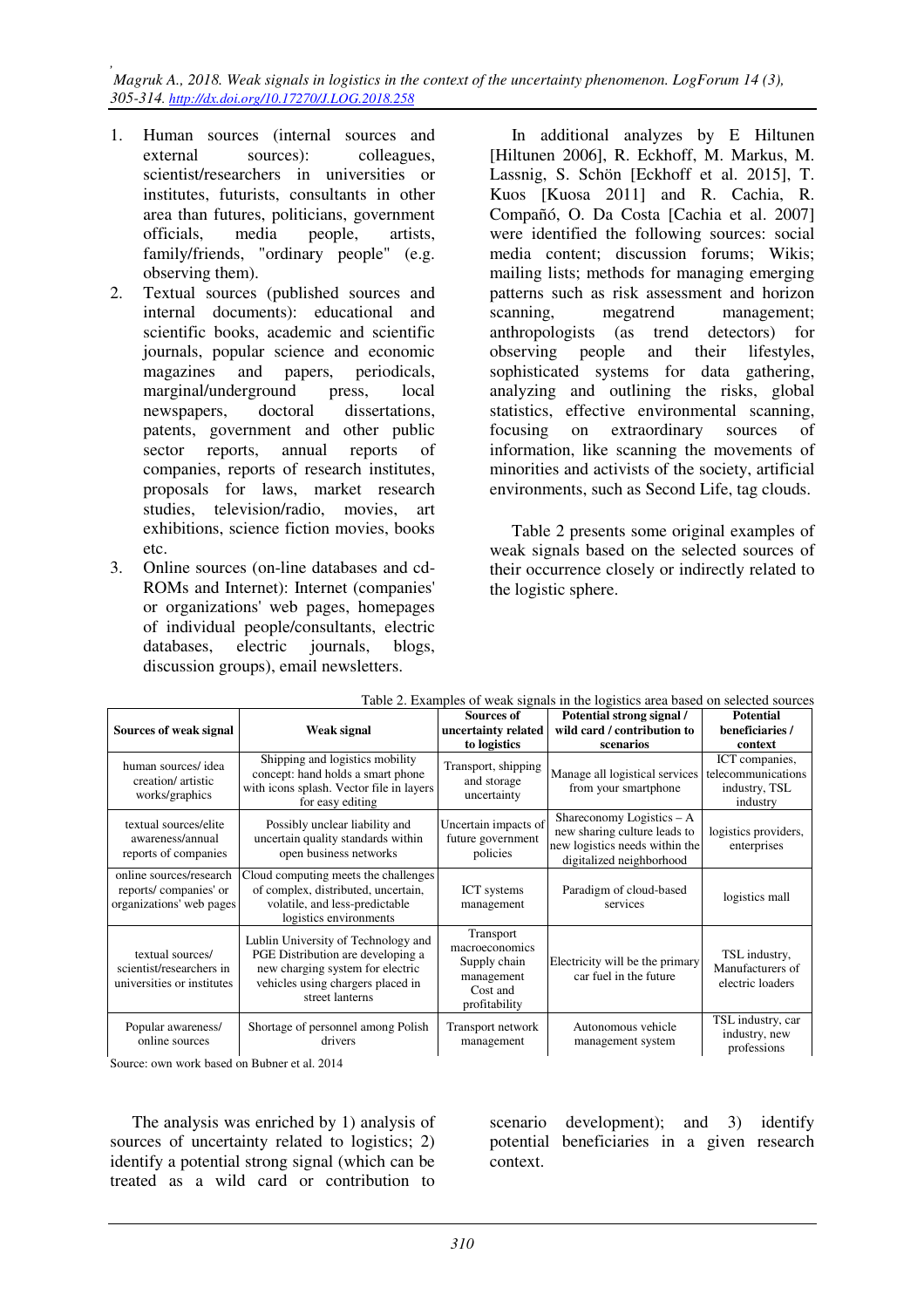## **CONCLUSIVE REMARKS**

In the case of such dynamically developing (and thus generating new areas of uncertainty) and complex (both exo and endogenous) [Grzybowska, Kovács, Lénárt 2013] areas as logistics, managers should seek the opportunity to read early signs of change, weak signals: trace information, coming from non-obvious sources and difficult but not impossible, to immediate interpretation. Such an approach makes it easier to anticipate the consequences of events and processes that today are barely signaled (e.g. informing you of the need to modify existing business indicators [Zimon and Zimon 2016], but may be transformed into future trends: technological, social, economic, environmental, cultural, including new timespace systems [Saritas, Proskuryakova 2017].

In relation to the first research question one should state that the most appropriate approach in the process of creating an economic future (including logistics) seems be acceptation of the complexity and uncertainty of reality and readiness to handle the unpredictable, by grasping the weak signals ahead of time [De Toni et al. 2017].

Even small risks can have unpredictable impact on the supply chain in remote areas and can cause long-lasting disruption [Bubner et al. 2014]. In relation to traditional approaches – global uncertainty and growing volatility, especially in complex systems, require the use of unconventional management approaches that address inexplicable solutions based on exploration of periphery areas.

Dealing with uncertainty should be one of the main tasks of entities that take strategic decisions [Magruk 2017]. According to Funtowicz and Ravetz the three different categories of problemsolving strategies can be explained as follows: 1) we have the sort of problem where the "applied science" applies when the uncertainties and decision stakes are small,; 2) we move into the "professional" consultancy" domain when the uncertainties and the decision stakes are larger; 3) finally, we have "post normal science" when the uncertainties are very high, and are either of

the epistemological or the ethical kind [Aven 2013].

Regarding the second research question scope of knowledge in the present tense can be widened in the process of identifying weak signals by scanning multiple sources, presented in this article.

In order to influence the company strategy or its behavior, it is necessary to poll weak signals for practical use (meaning anything from a minor adaptation to a strategic move [Rossel 2011] and changes in the mental model of the organization [Cachia et al. 2007]

The answer to the third research question was formulated in tabular form (Table 2). In the author's opinion, from the point of view of the logistics industry development, and taking into account trends in the area of modern energy and automotive development, the last 2 weak signals have a large potential to turn into strong signals. With proper management in the selected country, they have to be able to become wild cards, with the advantage of positive connotations, for the logistics industry and directly for the development of the entire economy.

The ability to recognize weak signals as trailers of future trends and events may be an opportunity for many organizations (including logistics). Weak signals early interpreted, giving companies time to adapt (often innovative) management decisions, allow to avoid unnecessary surprise effect [Eckhoff et al. 2015].

### **FUNDING SOURCE DECLARATION**

The research was conducted within S/WZ/1/2014 project and was financed from Ministry of Science and Higher Education funds.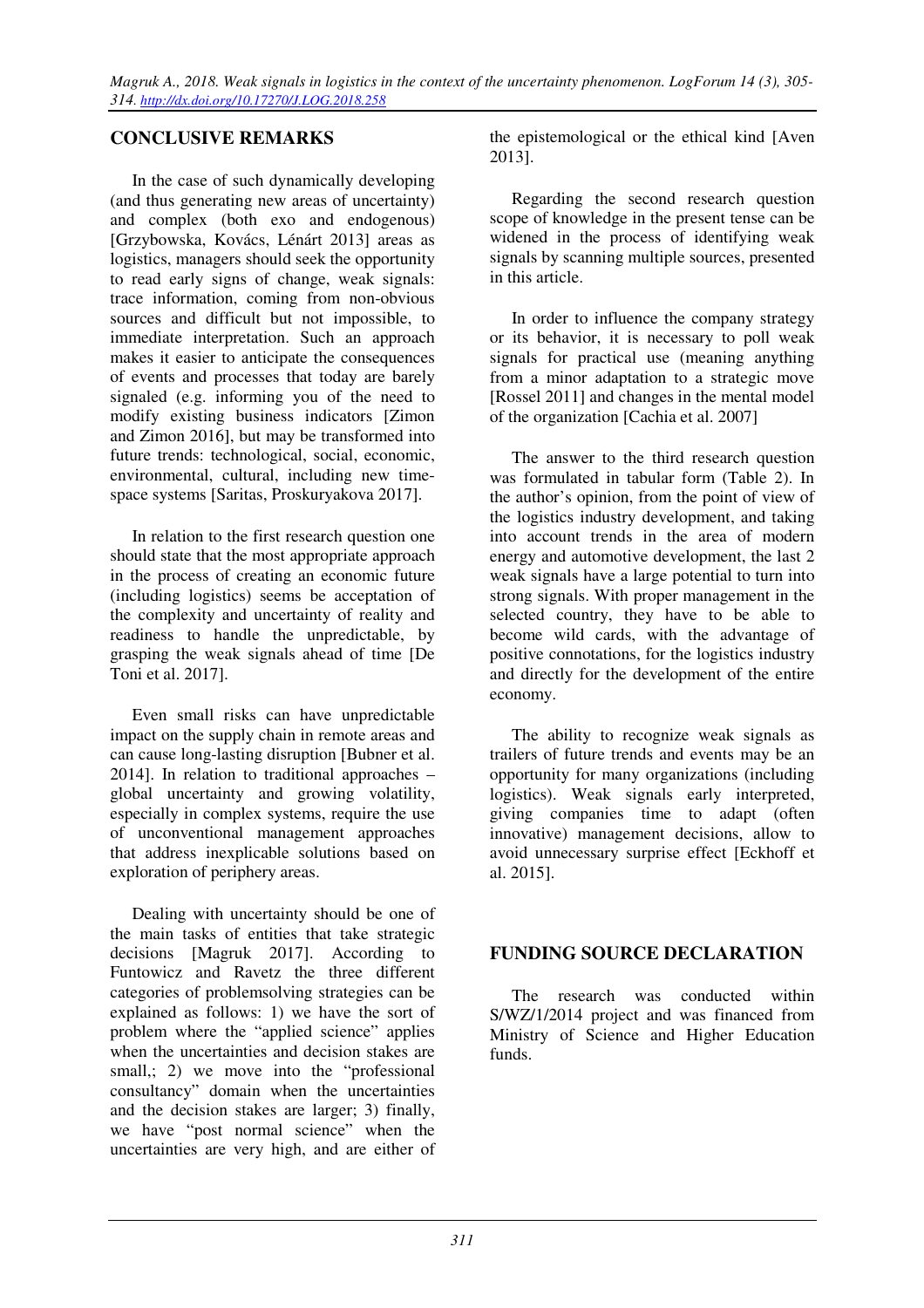*, Magruk A., 2018. Weak signals in logistics in the context of the uncertainty phenomenon. LogForum 14 (3), 305-314. http://dx.doi.org/10.17270/J.LOG.2018.258* 

# **REFERENCES**

- Aven T., 2013. On Funtowicz and Ravetz's Decision Stake-System Uncertainties Structure and Recently Developed Risk Perspectives, Risk Analysis, 33, 2, 270-280, http://dx.doi.org/10.1111/j.1539- 6924.2012.01857.
- Bishop P.C., Hines A., 2012. Scanning. In Teaching about the Future, 176-193. Palgrave Macmillan UK.
- Bubner N., Bubner N., Helbig R., Jeske M., 2014. Logistics trend radar, Delivering insight today. Creating value tomorrow!, Pub. DHL Customer Solutions and Innovation, Troisdorf.
- Cachia R., Compañó R., Costa O. Da, 2007. Grasping the potential of online social networks for foresight, Technological Forecasting and Social Change, 74, 1179- 1203. http://dx.doi.org/10.1016/j.techfore.2007.05 .006.
- Coffman B. S., 1997, Weak Signal Research, Part IV: Evolution and Growth of the Weak Signal to Maturity, http://www.mgtaylor.com/mgtaylor/jotm/wi nter97/wsrmatur.htm.
- De Toni A. F., Siagri R., Battistella C., 2017. Corporate Foresight: Anticipating the Future. Routledge, Taylor & Francis Group, LCC CB158 .D437 2016/DCC 302.3/5 dc23, https://lccn.loc.gov/2016023545.
- Eckhoff R., Markus, M., Lassnig, M., Schön, S., 2015. No Outstanding Surprises when Using Social Media as Source for Weak Signals? In Proceedings of the 9th international conference on digital socjety, pp. 59-63.
- Grzybowska K., Kovács G., Lénárt, B., 2013. The Supply Chain in Cloud Computing-the Natural Future. In KES-AMSTA, 284-292, http://dx.doi.org/10.3233/978-1-61499-254- 7-284.
- Heinonen S., Hiltunen E., 2012. Creative Foresight Space and the Futures Window: Using visual weak signals to enhance anticipation and innovation, Futures, 44, 3, 248-256.

http://dx.doi.org/10.1016/j.futures.2011.10. 007.

Heinonen S., Karjalainen J., Ruotsalainen J., Steinmüller K., 2017. Surprise as the new normal–implications for energy security, European Journal of Futures Research, 5(1), 12, http://dx.doi.org/10.1007/s40309-017-0117-

5.

- Hiltunen E., 2006. Was it a wild card or just our blindness to gradual change?, Journal of Futures Studies, 11, 2, 61-74.
- Hiltunen E., 2008a. Good sources of weak signals: a global study of where futurists look for weak signals, Journal of Futures Studies, 11, 4, 21-44.
- Hiltunen E., 2008b. The future sign and its three dimensions, Futures, 40, 3, 247-260. http://dx.doi.org/10.1016/j.futures.2007.08. 021.
- Ilmola L., Kuusi O., 2006. Filters of weak signals hinder foresight: Monitoring weak signals efficiently in corporate decisionmaking, Futures, 38, 8, Oct. 2006, 908-924, http://dx.doi.org//10.1016/j.futures.2005.12. 019.
- Koivisto R., Kulmala I., Gotcheva N., 2016. Weak signals and damage scenarios – Systematics to identify weak signals and their sources related to mass transport attacks, Technological Forecasting and Social Change, 104, 180-190, http://dx.doi.org/10.1016/j.techfore.2015.12 .010.
- Kuusi O., Lauhakangas O., Ruttas-Küttim R., 2016. From metaphoric litany text to scenarios – How to use metaphors in futures studies, Futures, 84, 124-132. http://dx.doi.org/10.1016/j.futures.2016.03. 014.
- Kuosa T., 2011. Different approaches of pattern management and strategic intelligence, Technological Forecasting and Social Change, 78, 3, 458-467. http://dx.doi.org/10.1016/j.techfore.2010.06 .004.
- Magruk A., 2016. Wild Card as a Phenomenon Cushioning Uncertain Events–Example of Industry 4.0, Logistics and Transport, 31, 21-26.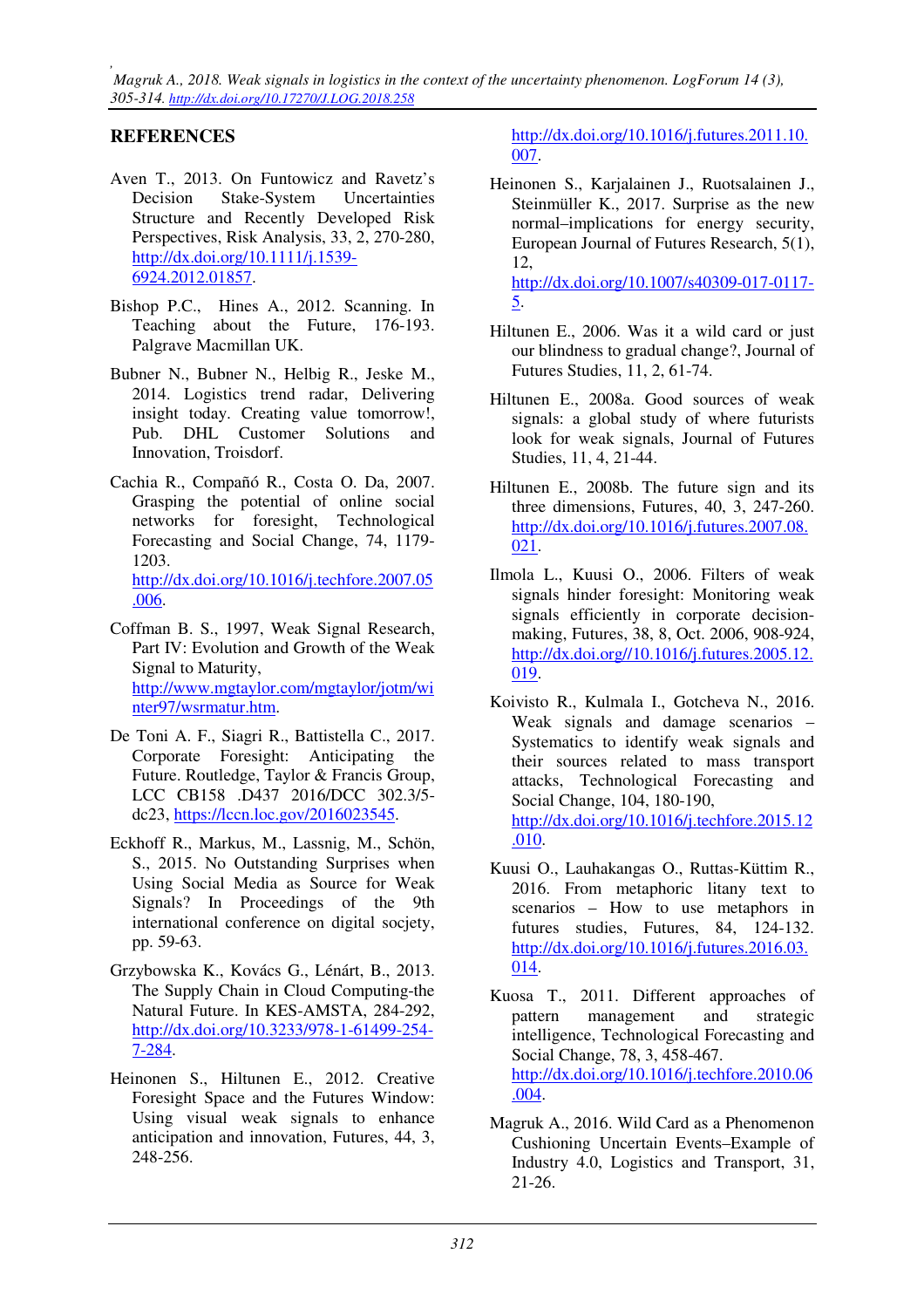*Magruk A., 2018. Weak signals in logistics in the context of the uncertainty phenomenon. LogForum 14 (3), 305- 314. http://dx.doi.org/10.17270/J.LOG.2018.258* 

- Magruk A., 2017. Concept of uncertainty in relation to the foresight research, Engineering Management in Production and Services, 9, 1, 46-55, http://dx.doi.org/10.1515/emj-2017-0005.
- Mendonca S., Pina e Cunha M., Kaivo-oja J., F. Ruff, 2004, Wild cards, weak signals and organisational improvisation, Futures, 36, 201-218. http://dx.doi.org/10.1016/S0016- 3287(03)00148-4.
- Müller J. D., Oppolzer J., 2012. Delivering Tomorrow. Logistics 2050. A Scenario Study, Deutsche Post AG, Headquarters, Bonn.
- Rossel P., 2011. Beyond the obvious: Examining ways of consolidating early detection schemes, Technological Forecasting and Social Change, 78, 3, 375-385. http://dx.doi.org/10.1016/j.techfore.2010.06 .016.
- Sanchez-Rodrigues V., Potter, A., and Naim, M. M., 2010. The impact of logistics uncertainty on sustainable transport operations, International Journal of Physical

Distribution and Logistics Management, 40, 1/2, 61-83,

http://dx.doi.org/10.1108/09600031011018 046

- Saritas O., Proskuryakova L. N., 2017. Water resources–an analysis of trends, weak signals and wild cards with implications for Russia, Foresight, 19 2, 152-173, http://dx.doi.org/10.1108/FS-07-2016-0033.
- Wilson R., Skills anticipation The future of work and education, 2013. International Journal of Educational Research, 61, 101- 110,

http://dx.doi.org/10.1016/j.ijer.2013.03.013

Zimon G., Zimon D., 2016. Influence of logistics on profitability of commercial companies, Carpathian Logistics Congress (CLC) Location: Jesenik, Czech Republic Date: NOV 04-06, 2015, CLC 2015: Carpathian Logistics Congress – Conference Proceedings, 565-570.

# **SŁABE SYGNAŁY W LOGISTYCE W KONTEKŚCIE ZJAWISKA NIEPEWNOŚCI**

**STRESZCZENIE**. **Wstęp:** Wysoka złożoność i zmienność otoczenia, komplikujący się rynek, globalizacja, rozwój technologiczny, w sposób zdecydowany wpływają na istotę zarządzania logistyką. W opinii autora niniejszego artykułu ważnym narzędziem badawczym wpływającym na 1) łagodzenie takich obszarów niepewności logistycznej jak: Complexity, Lack of communication, Technology, a w szczególności Lack of logistics vision oraz 2) minimalizacji information asymmetries pomiędzy aktorami triady logistycznej może być identyfikacja i analiza słabych sygnałów. Słabe sygnały są niedokładnymi wczesnymi zwiastunami nadchodzących wydarzeń, umożliwiającymi "rozpoznanie niepoznawalnego" w konfrontacji z silnymi sygnałami, które są wystarczająco widoczne i konkretne.

**Metody:** W opracowaniu wykorzystano wyniki metody analizy i konstrukcji logicznej oraz metody analizy i krytyki piśmiennictwa jako głównych metod badawczych. Na tej podstawie przeprowadzono wnioskowanie dedukcyjne.

**Wyniki:** Naukowym rezultatem w niniejszym artykule jest próba odpowiedzi na poniższe pytania badawcze: 1) jaka jest relacja słabych sygnałów do źródeł niepewności w obszarze logistyki?; 2) jakie są źródła słabych sygnałów w obszarze niepewnego rozwoju logistyki w relacji do przeszukiwania kontekstowego?; 3) które zjawiska, minimalizujące information asymmetries pomiędzy aktorami triady logistycznej można traktować jako słabe sygnały zwiastujące sygnały mocne, w skrajnym wypadku przyjmujące postać dzikich kart?

**Wnioski:** Główny problem poruszony w niniejszym artykule odnosi się do identyfikacji źródeł słabych sygnałów jako źródeł niepewności w relacji do rozwoju wybranych obszarów logistyki. W opinii autora wybrany problem badawczy nie był dotychczas podejmowany w literaturze przedmiotu. Analizy dotyczące słabych sygnałów są bardzo ważną częścią obecnych badań dot. przyszłości (np. foresight) oraz innowacji. W opinii autora, logistyka należy również do dziedziny, w której nieodzowne wydają się być badania umożliwiające unikanie efektu "zaskoczenia".

**Słowa kluczowe:** słabe sygnały, niepewność, przyszłość logistyki, nowość, źródła